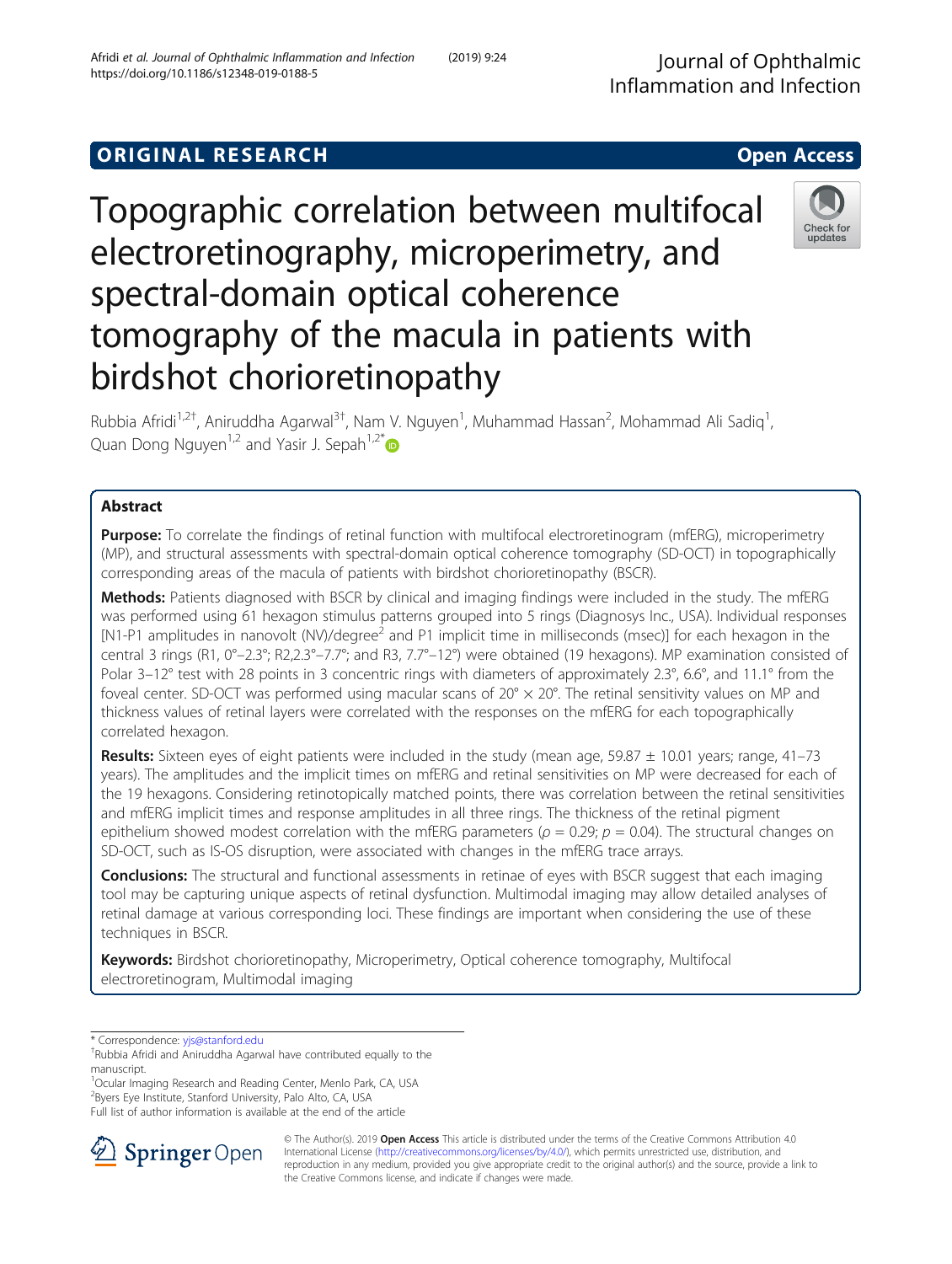## Background

Since its first description in 1980 [\[1](#page-7-0)], birdshot chorioretinopathy (BSCR) remains a management challenge due to its chronic progressive nature resulting in significant chorioretinal damage. Often, the disease course may appear to be clinically stable as the Snellen's visual acuity may not worsen. This led clinicians to believe that BSCR represents an inflammatory uveitic entity with a selflimiting, benign course  $[2, 3]$  $[2, 3]$  $[2, 3]$ . However, by the time central visual acuity is affected, irreversible atrophy and degeneration may have already occurred [\[4](#page-7-0)].

In the past decade, significant advances have been made in diagnostic techniques that allow objective measurement of the chorioretinal structural and functional alterations. Serial assessment of patients with BSCR using electroretinograms [\[5](#page-7-0), [6\]](#page-7-0) and visual field testing [[7\]](#page-7-0) has demonstrated a chronic, relentless course of the disease even in the absence of clinically detectable intraocular inflammation [[8\]](#page-7-0). In addition, studies using noninvasive imaging techniques such as spectral-domain optical coherence tomography (SD-OCT) have shown significant atrophy of the retinal layers of the macula and mid-periphery among patients with BSCR [[9](#page-7-0), [10](#page-7-0)]. Functional loss due to retinal cell death may manifest as early functional change, which may be detected using microperimetry [\[11\]](#page-7-0), a technique that allows quantification of macular sensitivity. Thus, the preferred longterm follow-up approach of patients with BSCR consists of multimodal imaging with an aim to detect and treat early signs of pathological damage [[12\]](#page-7-0).

Techniques such as electroretinography, microperimetry, and optical coherence tomography are available to determine the extent and severity of structural and functional chorioretinal damage in eyes with BSCR, and there is scarcity of literature that has assessed the relationship between them. Detailed retinal topographic correlation may allow comprehensive assessment of the role of each of the abovementioned technology. In addition, multimodal imaging correlation may enable identification of biomarkers that may serve to monitor the disease progression and response to treatment.

The index study was conducted to study correlation between implicit times and amplitudes of mfERG, retinal point sensitivity using microperimetry, and thickness of retina of spectral-domain OCT at the same retinal location.

## Material and methods

For the purpose of the index study, images from patients of BSCR undergoing diagnostic testing and treatment at the Retina and Uveitis Clinic between January 2013 and January 2015 were analyzed. Institutional Review Board (IRB) clearance was obtained, and the study adhered to the tenets of the Declaration of Helsinki. All the study procedures were compliant as per the Health Insurance Portability and Accountability Act (HIPAA) of 1996.

The inclusion criteria for the study subjects included a diagnosis of BSCR ascertained by clinical findings, slit-lamp biomicroscopy, and indirect ophthalmoscopic visualization of characteristic yellow-orange ovoid chorioretinal lesions with mild vitritis, as per the International Consensus Conference on BSCR [\[13\]](#page-7-0) by an uveitis specialist (Q.D.N). Only those patients undergoing diagnostic testing with all the three modalities—mfERG, MP, and SD-OCT—were included in the study. The exclusion criteria for the study subjects were best-corrected visual acuity (BCVA) < 20/ 100, poor central fixation (fixation within  $2^{\circ} \le 75\%$ ), and mean spherical refractive error of  $\geq$  3 diopters. The other exclusion criteria were presence of choroidal neovascular membrane, significant optic nerve disease or glaucoma, patients unable to cooperate for the test and provide reliable results, and patients with any neurological or systemic disease that can affect vision and/or the test results. Patients on systemic treatment with agents that can affect macular function, such as hydroxychloroquine, or those participating in clinical trials for investigational new drugs in uveitis were excluded from the study.

BCVA assessment was performed by independent masked observers. mfERG was obtained approximately 2 weeks prior to the scheduled clinic visit. BCVA assessment and MP were obtained prior to any other imaging on the day of the clinic visit to avoid bleaching of the photoreceptors. SD-OCT was performed at the clinic visit. In this study, only those patients who had undergone prior testing with MP and had provided reliable results were included in the study (vide infra).

## Multifocal electroretinogram

mfERG was obtained based on the guidelines established by the International Society of Clinical Electrophysiology of Vision (ISCEV) [\[14](#page-7-0)]. Electrophysiology testing was performed using the Espion V6, Diagnosys LLC (Diagnosys Inc., USA) device by a single trained operator masked to the clinical and other imaging data. Pupillary dilation was performed using 1% tropicamide and 2.5% phenylephrine to obtain a pupillary diameter of at least 6 mm. The patient was seated in a room with moderate or dim room lights for at least 20 minutes prior to the procedure. The mfERG was performed using the disposable Dawson-Trick-Litzkow (DTL) electrodes placed at the inferior limbus to avoid loss of amplitude. Sixty-one hexagon stimulus pattern mfERG was performed with a frame frequency of 75 Hz. The luminance in the light stage was  $1000 \text{ cd/m}^2$ . The central fixation target of a cross was used. The mfERGs were obtained with a band pass filter of 10–100 Hz and a base period of 13.3 msec. First-order kernel responses were reported, and the spatial averaging, noise rejection, and smoothing were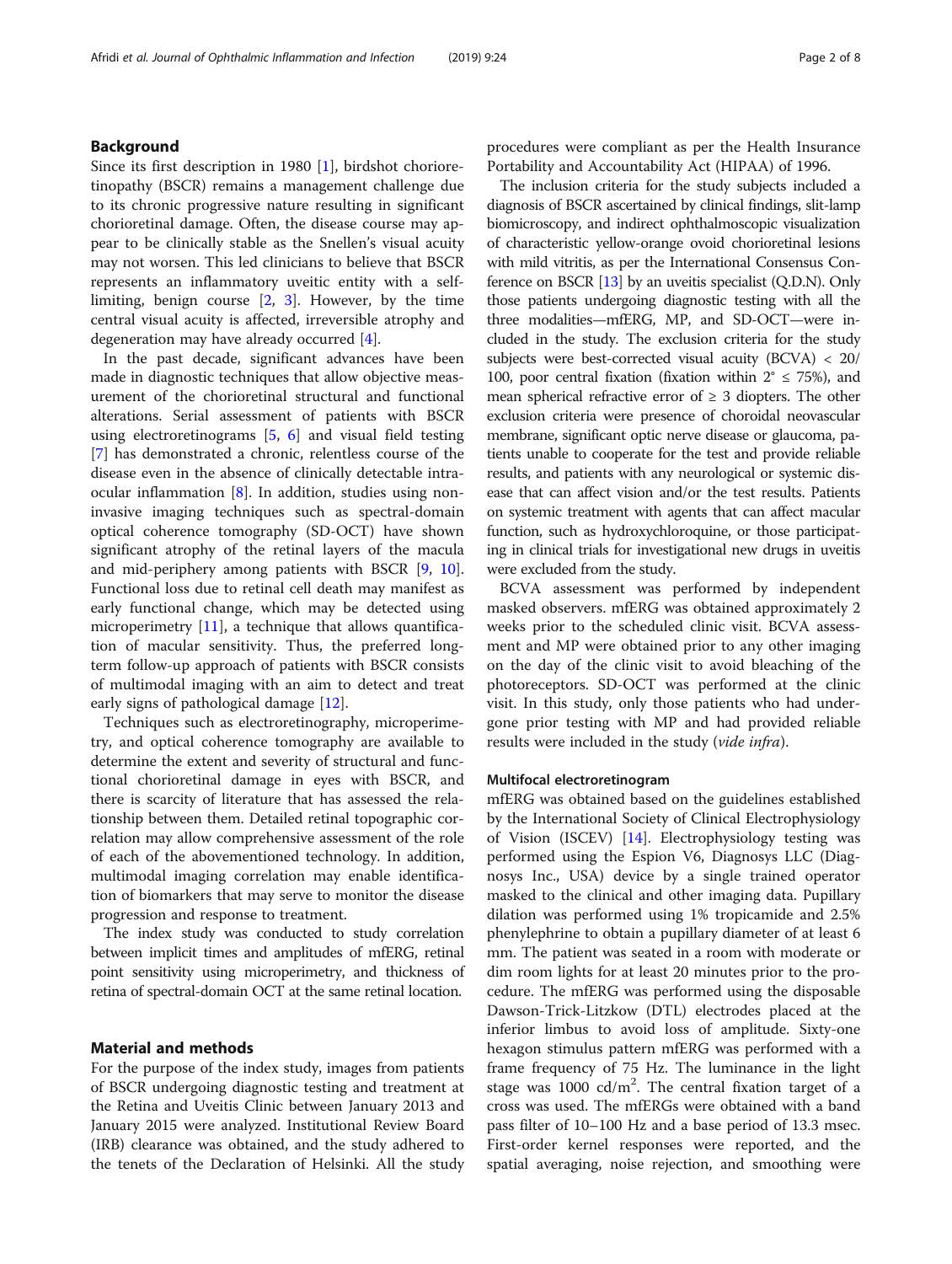<span id="page-2-0"></span>switched off since they can obscure small, localized changes. mfERG results consisting of trace arrays with N1-P1 amplitudes and P1 implicit times for each individual hexagon were obtained.

The stimuli of mfERG are usually grouped into five concentric rings, and the summed responses divided by the total number of hexagons provide an averaged response/hexagon. In the present study, individual responses for each hexagon in the central 3 rings were obtained (19 hexagons). The central ring (R1) extends from approximately 0° to 2.3° from the foveal center, the second ring (R2) measures responses from 2.3° to 7.7° of the foveal center, and the third ring (R3) measures responses from 7.7° to 12° from the foveal center (Fig. 1).

## Microperimetry

MP examination was performed using Optos SLO microperimetry (Optos Inc., USA). Adequate pupillary dilation was ensured prior to the test. All the patients were explained the test technique prior to the testing. Prior to the perimetry exam, fixation test was performed for each eye (monocular testing) for 20 seconds. In this study, Polar 3–12° test was used which consists of 28 test points and 4-2 testing strategy. The stimuli are arranged in 3 concentric rings consisting of central 4 test points arranged in a ring measuring approximately 2.3° in diameter around the foveal center, 12 points in a ring of 6.6° diameter, and 12 points in a ring 11.1° diameter. Goldmann size III stimuli were presented for 200 msec. During the test, the device assesses fixation by a retinal tracker using a scanning laser ophthalmoscope with a super-luminescent diode laser of 850 nm wavelength. Tests with false positive rates  $\geq$  20% and a false negative rate of  $\geq 20\%$  were regarded as unreliable.

## Spectral-domain optical coherence tomography

SD-OCT scans were performed for the study subjects using Heidelberg Spectralis HRA + OCT (Heidelberg Engineering, Heidelberg, Germany). Macular scans of  $20^\circ \times 20^\circ$  were obtained for all the patients during the clinic visit by independent masked operators. The scan consists of 25 horizontal B-scans encompassing the macula with a distance of approximately 245 μm per line scan. A minimum of 25 averaged ART scan protocol



Fig. 1 An overlay and numbering scheme of the multifocal electroretinography (mfERG) hexagons and the microperimetry (MP) stimuli points. The hexagons ( $n = 19$ ) selected for the analysis are marked by a circle in **a**. In **b**, these 19 selected hexagons are overlapped with the MP test points using the exact distances from the foveal center. Thus, four central test points on MP lie on the inner hexagon (red color), two test points lie inside each hexagon in the second ring (green color), and one MP test point lies inside each hexagon in the outer ring (brown color). The nomenclature of the hexagons is depicted in c, where the central hexagon is labeled as 1. The distances from the foveal center of the MP test points is shown in d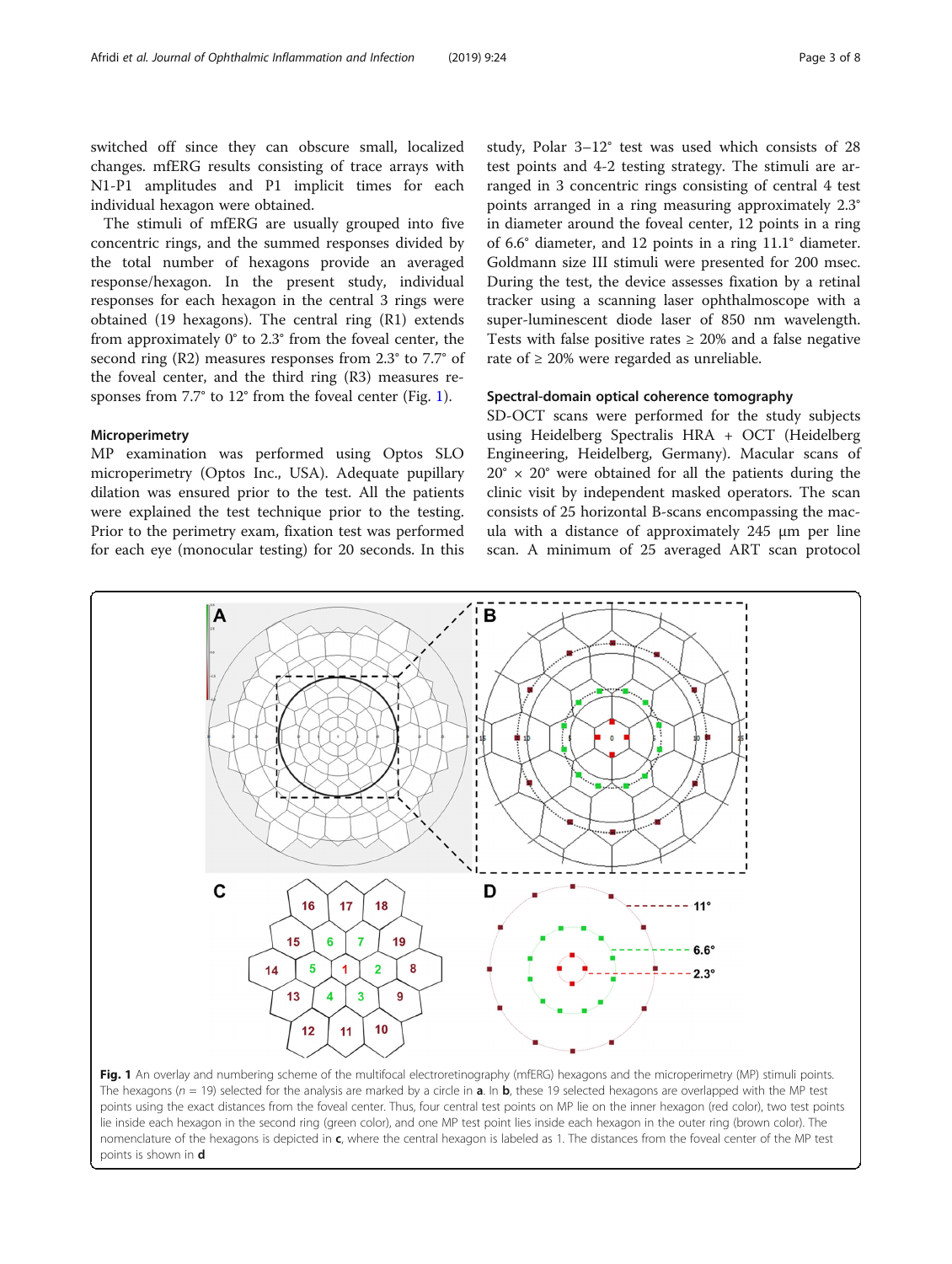was followed for obtaining the cross-sectional images of the macula. In addition, 20 eyes of 20 age-matched control subjects with no known ocular disease were included in the study, and their macular OCT scans were analyzed. OCT parameters of these healthy subjects were compared with those of patients with BSCR.

## Correlation between mfERG and MP

The responses from each hexagon [NI-PI amplitudes in nanovolt (NV)/degree [\[2](#page-7-0)] and P1 implicit time in milliseconds (msec)] were obtained. The responses from the 3 inner rings (19 hexagons) were correlated to the MP as shown in Fig. [1](#page-2-0). The central four test points on the MP were averaged and represented the central hexagon on the mfERG. Two responses from the middle ring on the MP were averaged to represent a hexagon belonging to R2 on mfERG, where a single test point in the outermost ring on MP corresponded to the R3 on mfERG. The overlap scheme along with the nomenclature of the hexagons on the mfERG (numbers 1–19) is depicted in Fig. [1](#page-2-0) [\[15\]](#page-7-0). The retinal sensitivity values on MP were correlated with the amplitudes and implicit times on the mfERG for each topographically correlated hexagon.

## Correlation of SD-OCT with mfERG and MP

The images of the SD-OCT were exported in a tagged image file format (TIFF). Using Adobe Photoshop CS6 (Adobe Creative Suite, Adobe Inc., USA), and the

mfERG hexagons of the central three rings (R1–R3) were superimposed on the infrared image of the SD-OCT. Concentric circles with diameters of 2.3°, 6.6°, and 11.1° (representing the topographic locations of the MP test points) were drawn (Fig. 2a). Analysis of the retinal layers was performed at the locations where the superimposed circles intersected the line scans of the SD-OCT. Two points were selected, and their values were averaged within 17 hexagons (hexagon numbers 11 and 17 were excluded since the line scans did not intersect the circles representing the MP test points) so that a total of 34 areas were analyzed for each SD-OCT scan (Fig. 2b). At these topographically correlated locations, thicknesses of the retinal pigment epithelium (RPE)- Bruch's membrane complex and full retinal thickness (FRT) were measured using the linear caliper tool on the Heyex Eye Explorer v5.6 (Heidelberg Engineering, Heidelberg, Germany). The TIFF images were used to assist the graders in localizing the area selected for analysis on the Heyex Eye Explorer. The SD-OCT measurements were performed by two independent graders (A.A and R.A) and compared for inter-observer agreement.

In addition to quantitative analysis, qualitative analysis on the SD-OCT was also performed. This consisted of identification of loss of the integrity of the photoreceptor inner segment-outer segment (IS-OS) junctions, RPE layer, presence of chorioretinal lesions, and other inner retinal pathologies. In cases with large chorioretinal



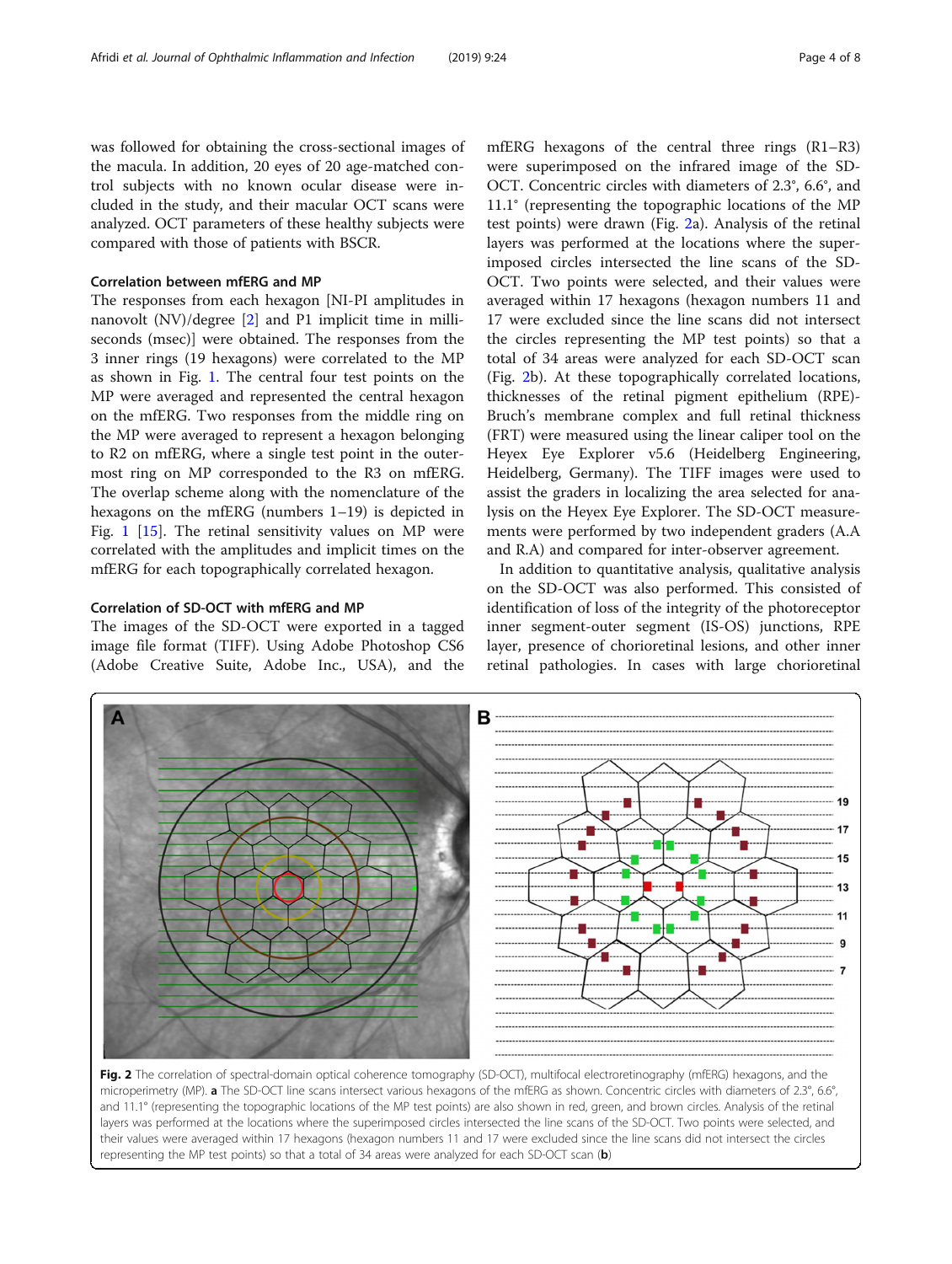lesions resulting in distortion and poor identification of retinal layers, SD-OCT analysis was avoided.

## Statistical analysis

Statistical analysis was performed using SAS data package. The correlation between the amplitudes and implicit times on mfERG with the retinal sensitivity values on MP and with the retinal thicknesses on SD-OCT was tested for each of the topographically corresponding hexagons using Pearson's correlation coefficient. Similarly, the retinal sensitivity values on MP were correlated with the retinal layer thickness values on SD-OCT. BCVA was correlated with the central hexagon on mfERG, average of the central four points on MP, and the retinal layer thicknesses in the corresponding topographic area. A  $p$  value of  $< 0.05$  was considered to be statistically significant.

## Results

Sixteen eyes of eight patients (one male) met our inclusion criteria, and their clinical data and images were analyzed. The mean age of all the subjects was 59.87 ± 10.01 years. All the patients diagnosed were Caucasian. All the patients included in the study were HLA-A29 positive. The mean duration of the disease was  $24.12 \pm$ 6.4 months. The management of the patients included oral corticosteroids (all the patients were on maintenance dose of  $\leq 10$  mg/day oral prednisone at the time of enrollment) and systemic immunosuppressive agents (mycophenolate mofetil or azathioprine). The mean visual acuity at the time of the imaging evaluation was 0.96 ± 0.62 LogMAR units. All the participants included in the study had reliable MP imaging and adequate quality SD-OCT and mfERG scans. In order to determine the normal values of the SD-OCT retinal layer thicknesses, 20 eyes of 20 healthy volunteers (59.0  $\pm$  7 years) were included in the study.

## Comparison of mfERG and microperimetry

The mean mfERG values in the three rings (R1, R2, and R3) are represented in Table 1. Compared to the normative

database (collected by the mfERG laboratory by the authors), the values of implicit times were increased, and amplitudes were decreased compared to the normative database in all three rings concentric from the foveal center. Considering the retinotopically matched points, there was a trend towards negative correlation with the MP sensitivity values in R1 and R2 but did not reach statistical significance  $(R1, rho = -0.46; p = 0.07; R2, rho = -0.14; p = 0.11)$  and did not show any relationship at R3 (rho = 0.19;  $p = 0.48$ ). The mfERG amplitudes showed moderate positive correlation with MP sensitivities in the inner two rings but did not show statistical significance in the outer third ring (R1, rho = 0.63;  $p = 0.008$ ; R2, rho = 0.64;  $p = 0.007$ ; R3, rho = 0.46;  $p = 0.07$ ).

## Comparison of SD-OCT with microperimetry and mfERG

The FRT and the thickness of the RPE layer among subjects were compared to normal healthy controls (mean age, 58.6  $\pm$  6.86 years;  $p = 0.4$  comparing mean age with BSCR subjects). The mean FRT among subjects with BSCR is provided in Table 1. The mean FRTs among healthy controls were significantly higher than those of BSCR patients at 308  $\pm$  70  $\mu$ m ( $p < 0.05$ ) (R1), 296  $\pm$  67 μm (*p* < 0.05) (R2), and 299  $\pm$  71 μm (*p* < 0.01) (R3), respectively. The mean RPE thickness was also lower among subjects with BSCR compared to healthy controls  $(20.87 \pm 8 \mu m \text{ versus } 36.0 \pm 10 \mu m \text{ at } R1 \ (p = 0.01);$ 20.87  $\pm$  8 μm versus 34.1  $\pm$  10 μm at R2 ( $p$  < 0.05); and 17.81  $\pm$  6 μm versus 34.0  $\pm$  9 μm at R3 ( $p$  < 0.01)).

The mean values of FRT and RPE thicknesses were correlated with the retinotopically correlated values of retinal sensitivities on MP at R1, R2, and R3. The correlation between MP values and FRT thickness did not show any significant correlation (R1, rho = 0.06;  $p =$ 0.82; R2, rho = - 0.25;  $p = 0.35$ ; R3, rho = 0.14;  $p =$ 0.14). The correlation between MP and RPE thickness also did not show any significant correlation at the three hexagonal rings (R1, rho =  $-$  0.27;  $p = 0.31$ ; R2, rho =  $-0.16$ ;  $p = 0.55$ ; R3, rho =  $-0.03$ ;  $p = 0.91$ ).

Table 1 Mean values of the multifocal electroretinography, microperimetry, and retinal layer thicknesses obtained using spectraldomain optical coherence tomography among subjects with birdshot chorioretinopathy included in the study

|                                  | Inner ring (R1)                              | Middle ring (R2) | Outer ring (R3) |
|----------------------------------|----------------------------------------------|------------------|-----------------|
| Electroretinography parameters   |                                              |                  |                 |
| Implicit time (ms)               | $35.9 + 9.0$                                 | $35.6 + 4.8$     | $35.3 \pm 2.8$  |
| Amplitude (nV/deg <sup>2</sup> ) | $23.0 + 11.6$                                | $13.0 \pm 3.2$   | $9.4 \pm 3.5$   |
| Microperimetry                   |                                              |                  |                 |
| Macular sensitivity (dB)         | $9.9 + 5.3$                                  | $11.2 + 5.1$     | $10.6 \pm 3.7$  |
|                                  | Spectral-domain optical coherence tomography |                  |                 |
| Full retinal thickness (um)      | $250.4 + 21$                                 | $253.4 \pm 22$   | $231.0 \pm 22$  |
| RPE-Bruch's layer Thickness (um) | $41.0 + 5.1$                                 | $33.7 + 4.3$     | $24.1 \pm 3.9$  |

\*The rings R1, R2, and R3 represent 0°–2.3° from the foveal center, 2.3°–7.7° from the foveal center, and 7.7°–12° from the foveal center, respectively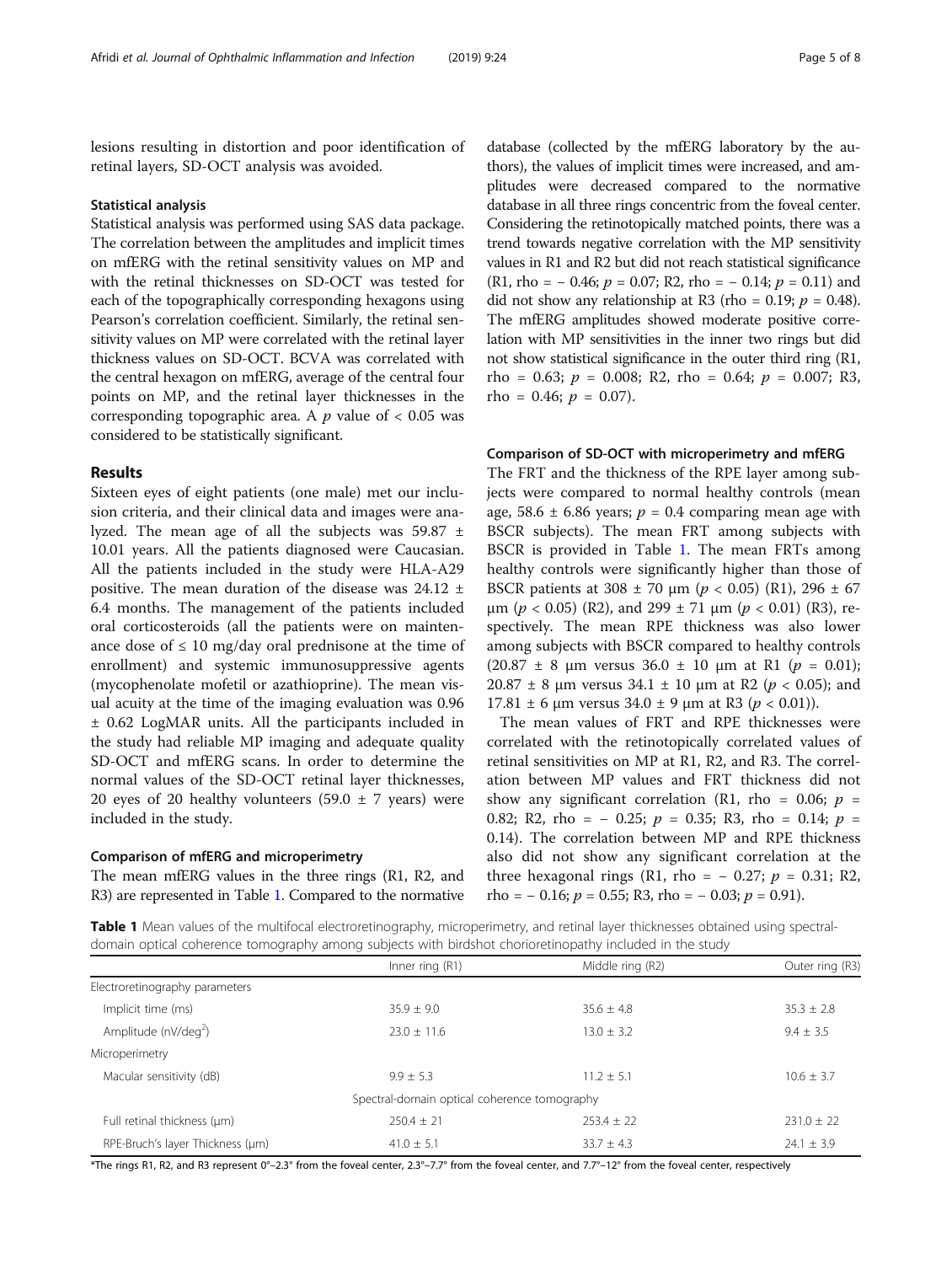Table 2 depicts the correlation between MP, ERG, and SD-OCT values.

In comparison with SD-OCT with mfERG, the two tests showed decreased structure/function for all the patients. A case example of correlation between SD-OCT changes and mfERG implicit time and amplitude changes is provided in Fig. [3](#page-6-0). The figure represents a patient diagnosed with BSCR on immunosuppression for the past 2 years. The SD-OCT scan shows an area of inner and outer retinal tissue loss, which correlates with abnormal mfERG waveforms, increased mfERG implicit time, and decreased amplitudes. This example illustrates that the loss detected on mfERG correlates well with changes on SD-OCT.

## Correlation of best-corrected visual acuity

The mean BCVA for all the patients was  $0.96 \pm 0.62$  Log-MAR units. There was a strong positive correlation between the BCVA and mfERG implicit times (in R1) with Pearson's correlation coefficient (rho = 0.91;  $p < 0.001$ ), which meant that lower BCVA values were associated with higher mfERG implicit times. However, there was no correlation between the mean BCVA values and the mfERG amplitudes at R1 (rho = 0.06;  $p = 0.83$ ). Mean BCVA was negatively correlated to macular sensitivity on MP at R1 (rho =  $-$  0.31;  $p = 0.24$ ) suggesting that lower BCVA was associated with poorer MP sensitivity values though it did not reach statistical significance. Correlation between BCVA and FRT at R1 was also negatively correlated (rho =  $-$  0.73;  $p = 0.001$ ) (thinner retinae were associated with lower BCVA). The thickness of the RPE layer at R1 was negatively correlated with BCVA (rho =  $-0.37$ ;  $p = 0.15$ ) (thinner RPE was associated with lower BCVA) (but it did not reach statistical significance).

Table [3](#page-6-0) depicts the correlation of BCVA with MP, ERG, and SD-OCT values.

## **Discussion**

BSCR is a rare cause of posterior uveitis predominantly observed in middle-aged Caucasian females resulting in distinct choroidal lesions, vasculitis, and mild vitreous inflammation. Ethnic predominance correlates probable disease association with HLA-A29 subtypes. Central vision loss occurs later in the disease process and is accompanied by severe irreversible structural changes. It is therefore important to identify biomarkers of structural and functional decline in eyes with BSCR that may allow for better understanding of the underlying pathological processes and may serve as surrogate markers of disease progression in the presence of good central vision.

Mean FRT and RPE thickness in the study population were significantly lower than the corresponding mean values in healthy controls. RPE and overall retinal thinning were observed. Decreased FRT and RPE values thus confirm structural changes associated with the disease process. Mean values of FRT and RPE thickness, when compared with the retinal sensitivities at the MP test points, showed no significant correlation. This correlation between layer thickness and retinal sensitivity indicates that retinal thickness did not affect the sensitivity at/ around the lesion area – contrary to the results reported previously in uveitis subjects [\[16](#page-7-0)]. It is possible that MP is not sensitive enough to detect changes associated with such small structural changes on OCT. The mean mfERG values from the three rings were compared with corresponding mean MP values from the three rings using Pearson's correlation. A moderate correlation was reported among mean mfERG amplitudes and MP sensitivities. Thus, structural damage that occurs in BSCR results in loss of retinal function in the retinotopically corresponding points. These findings highlight the relevance of mfERG in BSCR to demonstrate retinal functional damage, which correlates with findings on MP.

The mean BCVA was calculated for the study population in R1 which corresponds to the central vision. Increased implicit times on mfERG corresponded to poor BCVA scores. Low MP sensitivity values were observed to have a negative correlation with BCVA, i.e., low MP sensitivity/low BCVA. Similar correlation between retinal sensitivity and BCVA was observed previously in uveitis subjects [[16\]](#page-7-0). OCT values of a decreased FRT

Table 2 Correlation between the mean retinal sensitivity on microperimetry with the parameters on multifocal electroretinography and retinal layer thicknesses obtained using spectral-domain optical coherence tomography among subjects with birdshot chorioretinopathy included in the study

|                                                        | Inner ring $(R1)$                                                               | Middle ring (R2) | Outer ring (R3) |
|--------------------------------------------------------|---------------------------------------------------------------------------------|------------------|-----------------|
| Correlation of bicroperimetry with electroretinography |                                                                                 |                  |                 |
| MP with implicit time                                  | $-0.46(0.07)$                                                                   | $-0.14(0.11)$    | 0.19(0.48)      |
| MP with amplitude                                      | 0.63(0.008)                                                                     | 0.64(0.007)      | 0.46(0.07)      |
|                                                        | Correlation of microperimetry with spectral-domain optical coherence tomography |                  |                 |
| MP with FRT                                            | 0.06(0.82)                                                                      | $-0.25(0.35)$    | 0.14(0.14)      |
| MP with RPF                                            | $-0.27(0.31)$                                                                   | $-0.16(0.55)$    | $-0.03(0.91)$   |

\*The rings R1, R2, and R3 represent 0°–2.3° from the foveal center, 2.3°–7.7° from the foveal center, and 7.7°–12° from the foveal center, respectively FRT full retinal thickness; MP Microperimetry; RPE retinal pigment epithelium-Bruch's membrane complex

The values are indicated in rho  $(p$  value)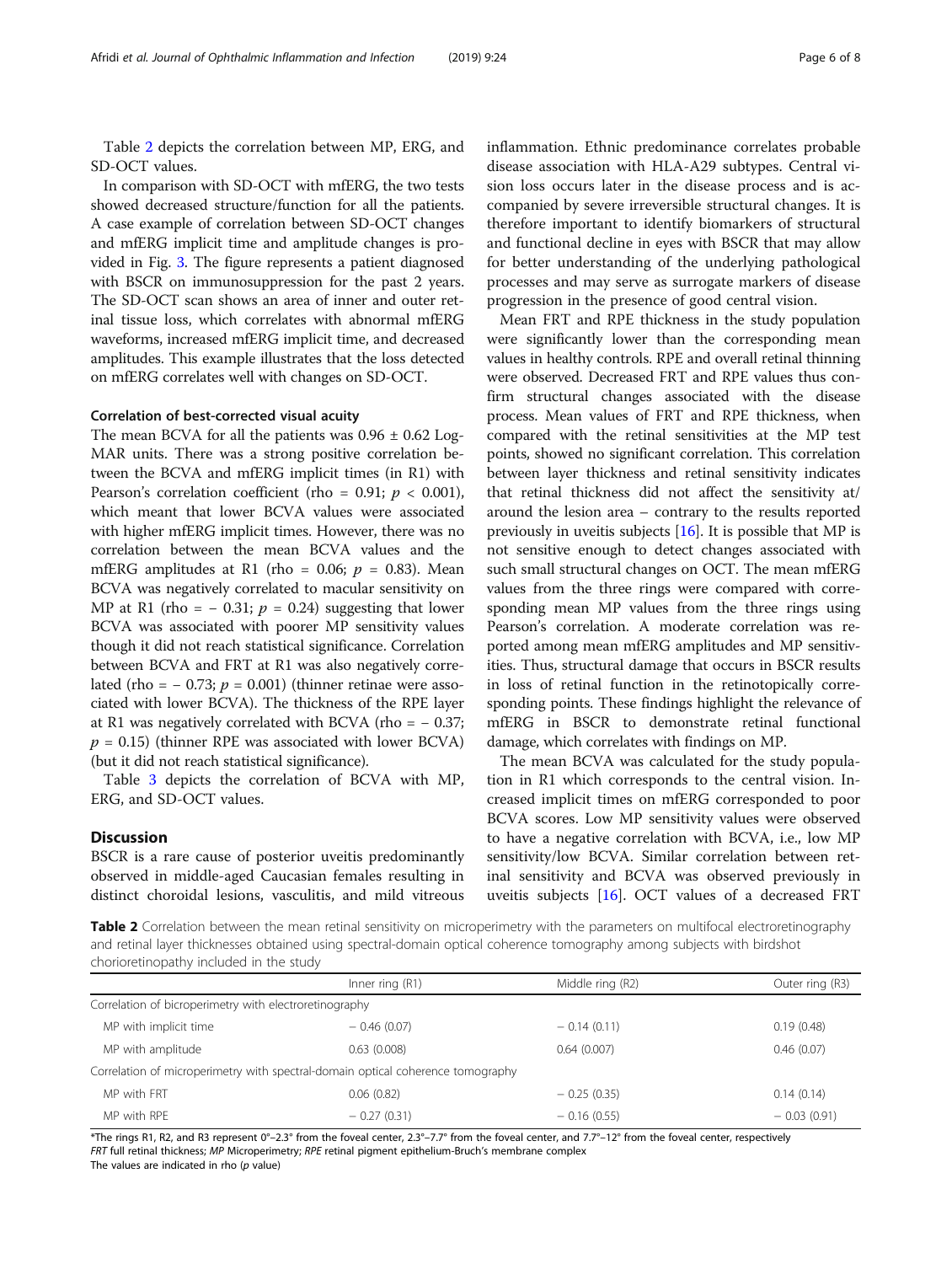<span id="page-6-0"></span>

Table 3 Correlation between best-corrected visual acuity with the parameters on multifocal electroretinography, microperimetry, and retinal layer thicknesses obtained using spectral-domain optical coherence tomography among subjects with birdshot chorioretinopathy included in the study (only in the central ring)

|                                                                          | Inner ring (R1)     |  |  |  |
|--------------------------------------------------------------------------|---------------------|--|--|--|
| Correlation of BCVA with bicroperimetry                                  |                     |  |  |  |
| <b>BCVA with MP</b>                                                      | $-0.31(0.24)$       |  |  |  |
| Correlation of BCVA with electroretinography                             |                     |  |  |  |
| BCVA with implicit time                                                  | $0.91$ (< $0.001$ ) |  |  |  |
| BCVA with amplitude                                                      | 0.06(0.83)          |  |  |  |
| Correlation of BCVA with spectral-domain optical coherence<br>tomography |                     |  |  |  |
| <b>BCVA with FRT</b>                                                     | $-0.73(0.001)$      |  |  |  |
| <b>BCVA with RPF</b>                                                     | $-0.37(0.15)$       |  |  |  |

\*The ring R1 represents 0°–2.3° from the foveal center

BCVA best-corrected visual acuity; FRT full retinal thickness; MP microperimetry; RPE retinal pigment epithelium-Bruch's membrane complex

The values are indicated in rho  $(p$  value)

and RPE thickness also correspond to low BCVA. Thus, this indicates that central visual function (i.e., BCVA) affected during disease process correlates to structural damage on mfERG and OCT.

Each imaging techniques used in the study provide unique functional or structural information related to BSCR, true to each modality. While OCT imaging provides a picture of disease-related structural loss, BCVA provides the functional compromise due to the structural loss. MP and mfERG also demonstrate loss of photoreceptor sensitivities and compromised retinal cellular electrophysiological functions. This index study is the first to our knowledge to compare the characteristics of multimodal imaging in clinical use for BSCR. The study outlines the possible relationship between BSCR lesion as seen on OCT, the effects of the disease on the electrophysiology of area encompassed by the lesion, and the compromise in the retinal function at the lesion site as assessed by microperimetry. From the results of the study, a direct correlation between different imaging techniques was observed. For most part, the correlation between structure loss and functional compromise follows the norms of proven concept of the simultaneous structural and functional loss, e.g., central vision loss as seen from the BCVA values in R1, which was seen to